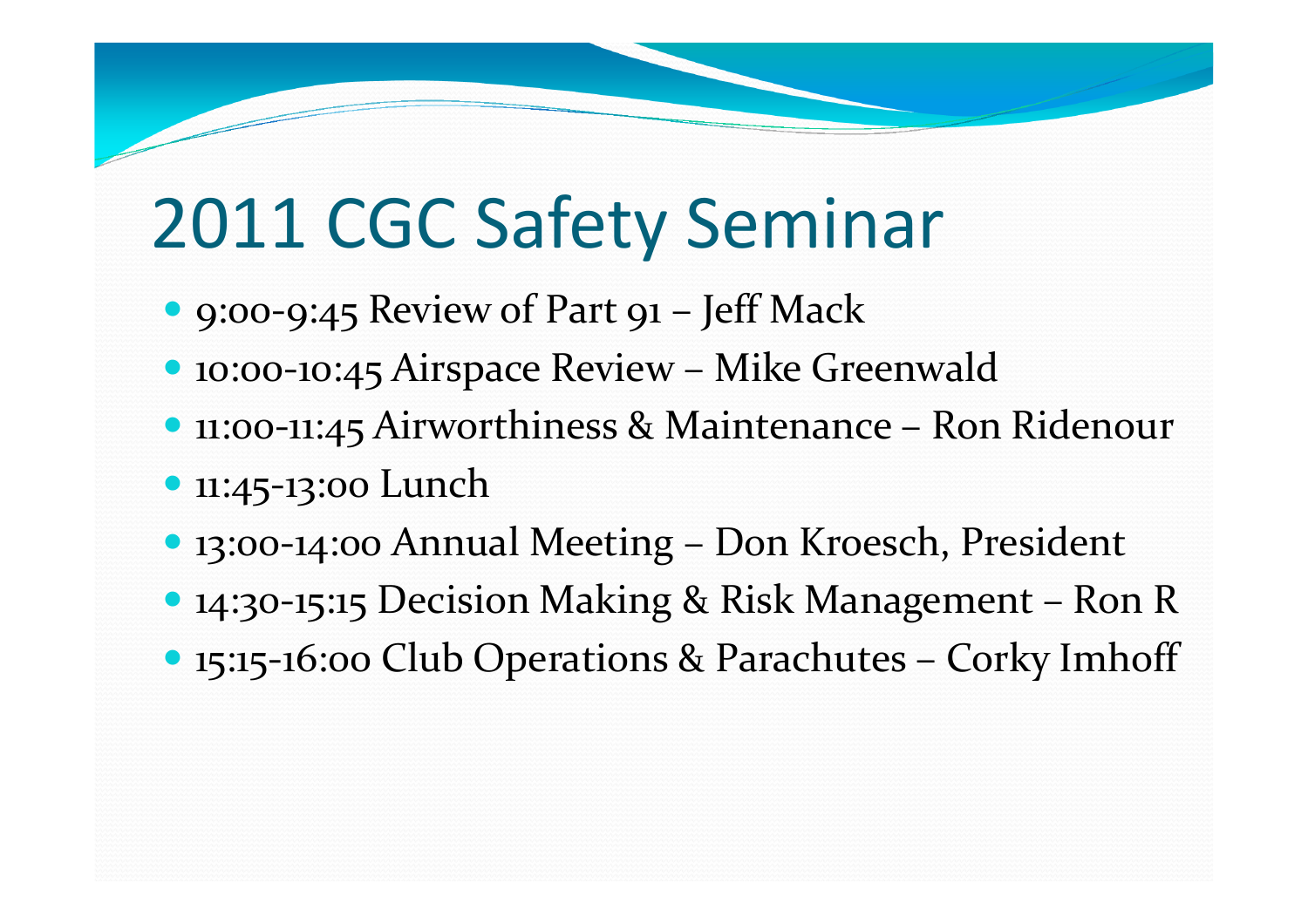# **Airworthiness and Maintenance for Glider Pilots**

Ron RidenourDPE, CFIG and SSF Trustee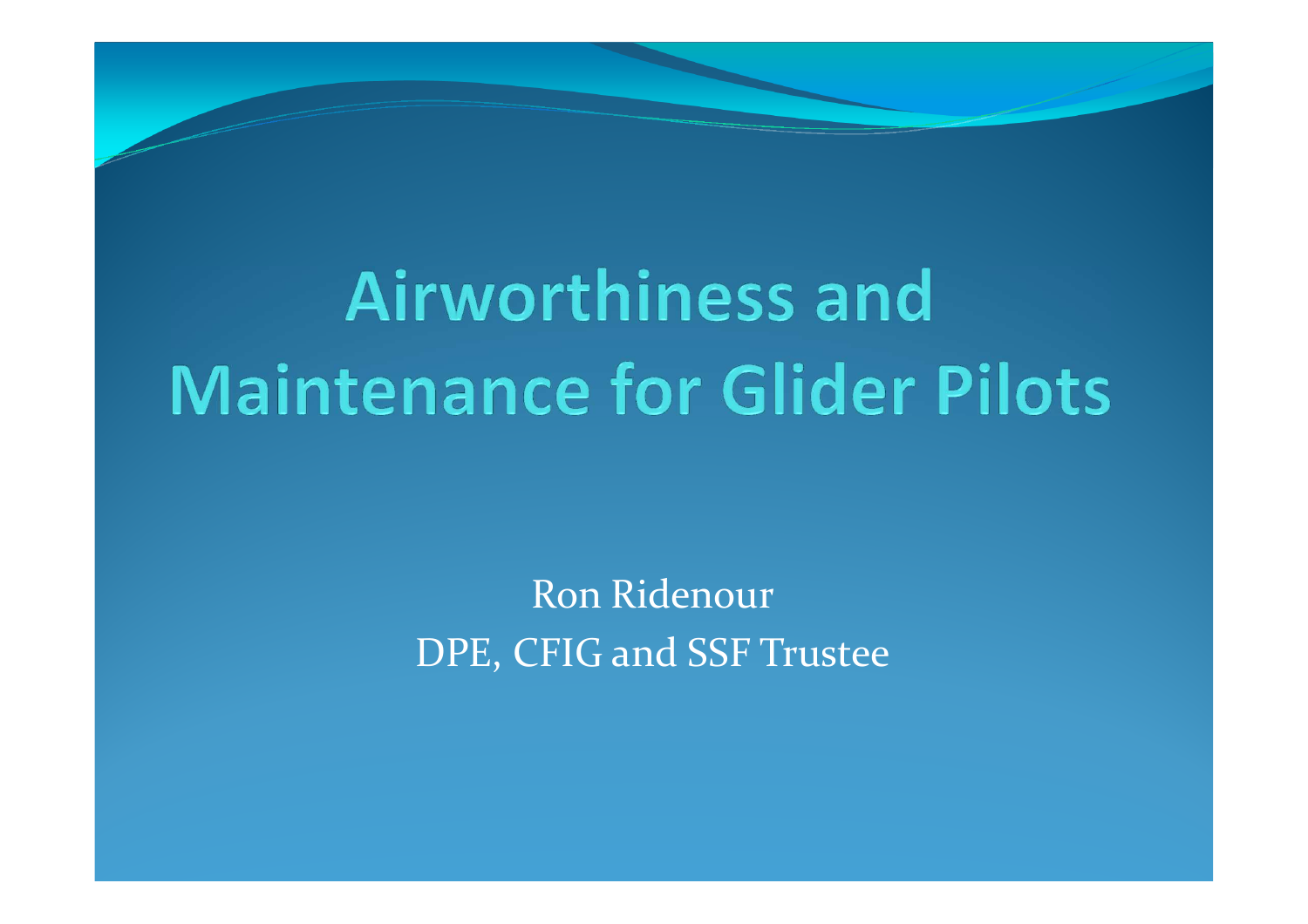# Preflight Inspection

- Airworthiness & Registration Certificates (expires?)
- Placards & Instrument Markings
- POH/GFM
- Operating Limitations (Experimental)
- Current Weight and Balance & Equipment List
- Walk-around Inspection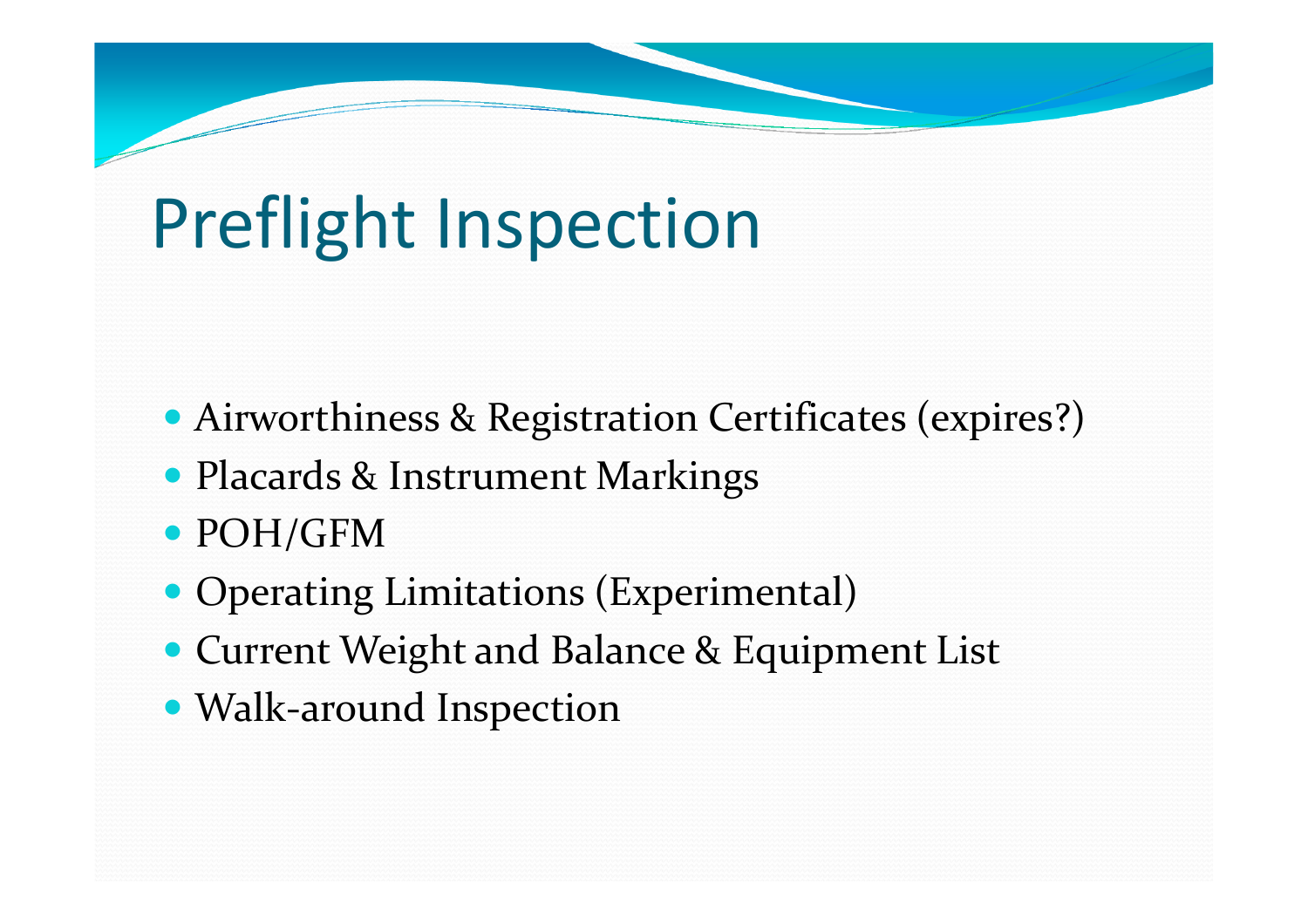# Glider Assembly/Disassembly

- Who?
- By what authority?
- Checklist (POH)
- Positive Control Check
- Critical Assembly Check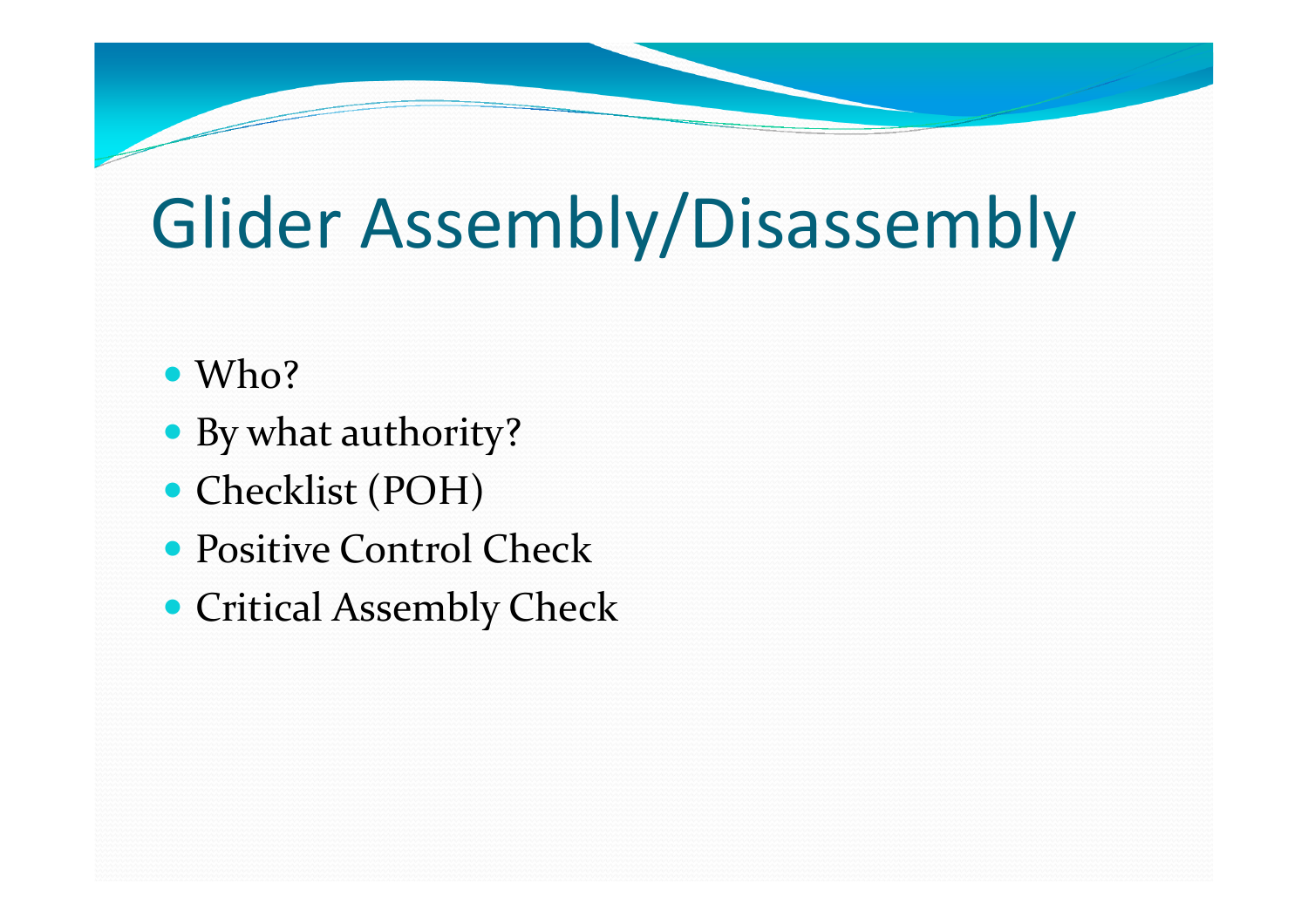#### **Maintenance**

- Annual Inspection
- 100 hour Inspection
- Transponder Check
- ELT Check and Battery
- Recurring AD notes
- Preventive Maintenance (Part 43)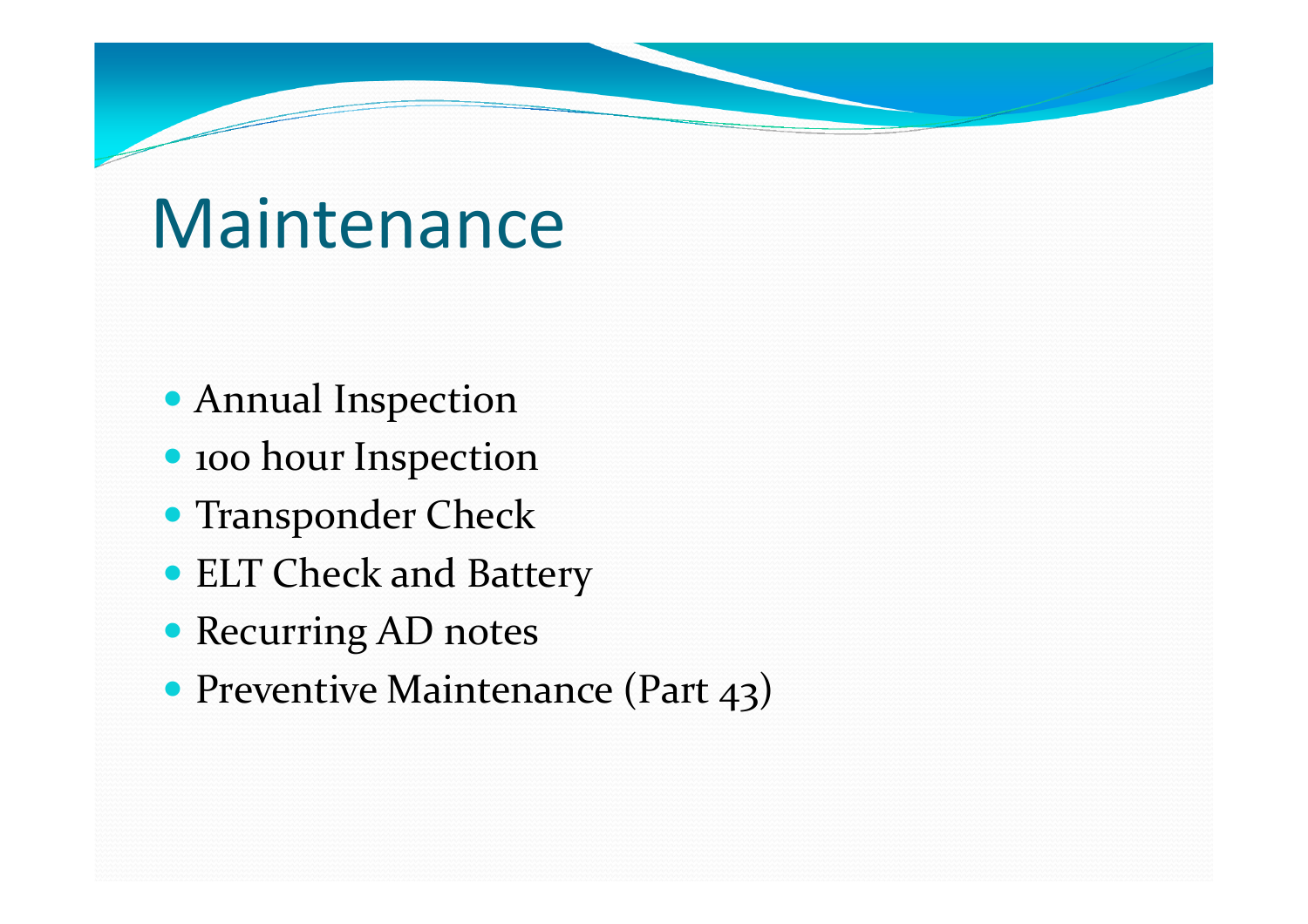#### Inoperative Equipment

- FAR 91.213 (MEL?)
- (d) (1) (i) airplane (towplane), glider
- $\bullet$  (d) (2) (i) TCDS
- $\bullet$  (d) (2) (ii) POH
- (d) (2) (iii) 91.205 (powered civil aircraft)
- $\bullet$  (d) (2) (iv) AD note
- (d) (3) (i) removed, placarded, maintenance recorded
- (d) (3) (ii) deactivated, "inop", maintenance recorded
- (d) (4) determination by pilot and/or mechanic
- (d) (4) OK with Administrator (FAA)
- (e) Special Flight Permit (21.197 & 21.199)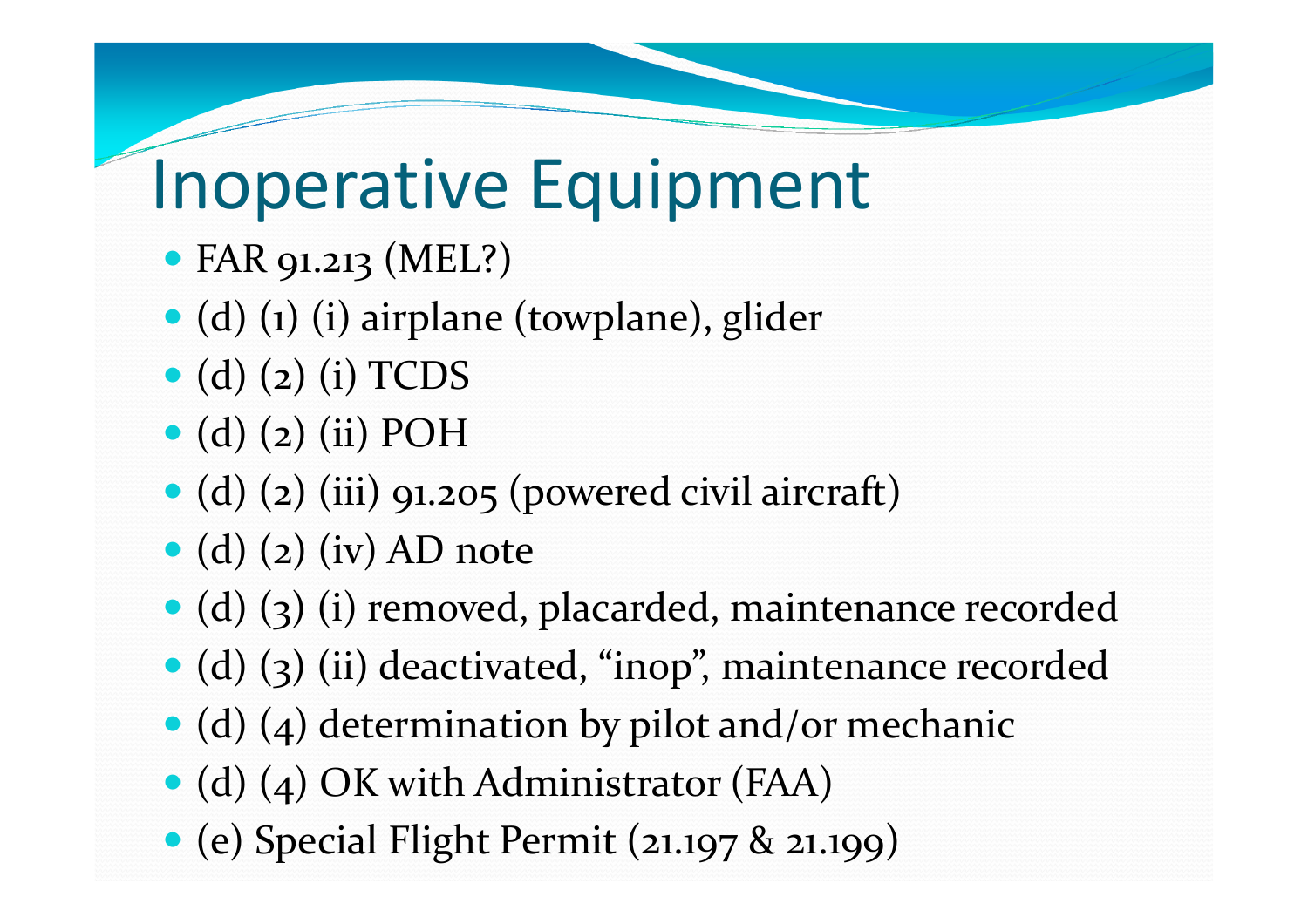### Scenarios

- Inoperative Airspeed (rear seat?)
- **Inoperative Radio**
- **Inoperative Vario**
- Inoperative Navigation lights (motorglider)
- Annual Inspection OK, 120 hours since completed
- Glider on trailer, what now??
- Glider on flightline, what now??